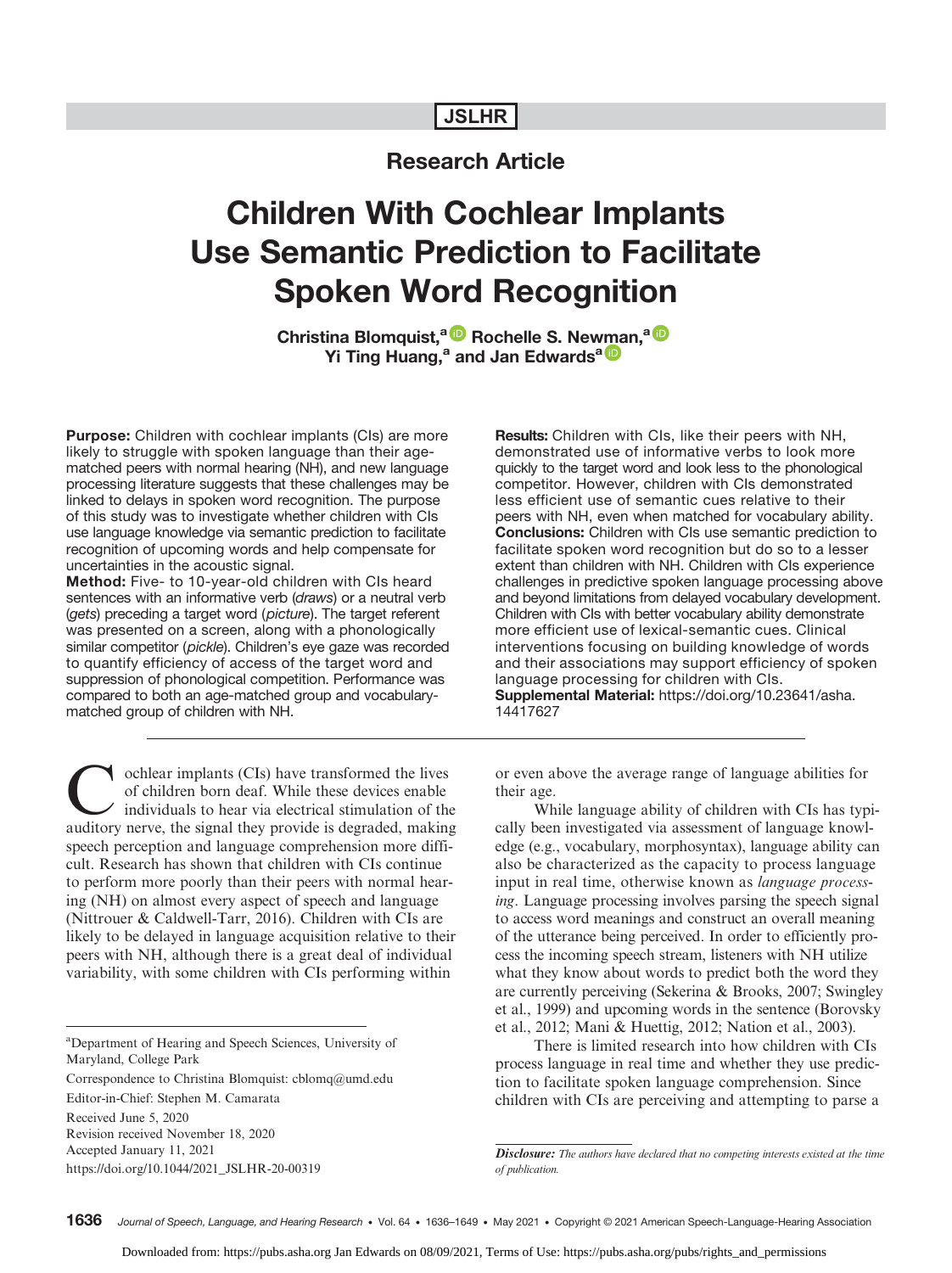degraded speech signal, the use of prediction may help to compensate for uncertainty in the bottom-up acoustic signal. On the other hand, prediction may be hindered by limited language knowledge or uncertainty about the acoustic signal. Studies of language processing using real-time paradigms such as eye tracking allow us to investigate whether children are able to use their language knowledge to more efficiently parse the degraded speech signal to understand language in real time. Better understanding of how children with CIs process language could help illuminate the mechanisms underlying the language delays observed in this population, which could result in better targeted intervention strategies for individual children with CIs. In the next sections, we will discuss what is known about spoken word recognition and word-level prediction in children with CIs, followed by discussion of sentence-level prediction.

## Spoken Word Recognition

Listeners with NH from toddlerhood to adulthood utilize immediate prediction to make recognition of spoken words more efficient (Allopenna et al., 1998; Swingley et al., 1999). They use early-arriving phonemes (e.g., sand–) in a spoken word to consider a set of words that match the available acoustic input, and as the word unfolds across time, they use disambiguating acoustic information to correctly identify the target word (e.g., sandal) and rule out similar-sounding competitor words (e.g., sandwich; Marslen-Wilson, 1990). Access of the predicted word and suppression of competition from similar-sounding words become more efficient across development (e.g., Fernald et al., 1998; Rigler et al., 2015; Sekerina & Brooks, 2007).

Children and adults with CIs recognize spoken words less efficiently than individuals with NH (Farris-Trimble et al., 2014; Grieco-Calub et al., 2009; McMurray et al., 2017). Postlingually deafened adults with CIs show a delay in successful prediction of target words (Farris-Tremble et al., 2014). While listeners with NH quickly use earlyarriving phonemes (e.g., dr) to predict upcoming sounds (e.g., ink), postlingually deafened individuals with CIs appear to wait to get more information before committing to recognition of the target word (Farris-Tremble et al., 2014). Prelingually deafened children with CIs also show a delay in spoken word recognition; 2-year-old children with CIs are less accurate and take longer to access the meaning of the word they hear in comparison to their age-matched peers with NH (Grieco-Calub et al., 2009). Even older prelingually deafened individuals with CIs (ages 12–25 years) show less efficient spoken word recognition; they show less competition from cohort competitors (e.g., sandwich, when hearing sandal) and more competition from rhyme competitors (e.g., candle, when hearing sandal; McMurray et al., 2017). These differences in the dynamics of spoken word recognition suggest that listeners with CIs wait to access the target word and cohort competitors rather than immediately accessing based on early-arriving phonological information and then subsequently wait to rule out rhyme competitors until the acoustic signal is further processed.

Inefficient processing at the word level may have cascading consequences for language comprehension, as each perceived word must be both recognized and integrated into an overall sentence structure and meaning. However, there are other processes, such as top-down prediction, that may be playing a role in sentence comprehension for children with CIs.

## Sentence-Level Prediction

The limited research investigating use of top-down prediction by children with CIs has suggested that they may not consistently use sentence context to predict upcoming speech input (Conway et al., 2014; Eisenberg et al., 2002). Conway et al. (2014) asked children to listen to and repeat back sentences containing three key words (e.g., That kind of airplane is brown); they looked for evidence of children using earlier words to predict later words. Children with NH listening to spectrally degraded speech showed improvement across the sentence, suggesting that they were using sentence context to improve word recognition. The children with CIs did not show such improvement across the sentence, suggesting that they did not use sentence context to aid in word recognition. However, there were large overall differences in accuracy across groups, with the children with NH showing much lower accuracy scores than the children with CIs. Perhaps the latter group's greater experience with degraded speech resulted in higher accuracy of the first word, leaving less opportunity to detect improvements in accuracy of the subsequent words.

Eisenberg et al. (2002) also sought to investigate children with CI's use of sentence context with a sentence repetition task, finding that, while a subset of children with CIs demonstrated benefit from perceiving words in the context of sentences, other children with CIs did not, appearing to process the sentences as "strings of unrelated words" (p. 459). While Conway et al. (2014) and Eisenberg et al. (2002) address the question of whether children with CIs are able to use sentential context to aid word recognition, the sentence repetition task relies on both the productive and receptive language systems to carry out the experimental task. If the question is specifically about how children use language knowledge to facilitate language comprehension, then the most sensitive task would primarily rely on the receptive system. Otherwise, it is possible that features of an individual child's speech motor system are also influencing task performance. An eye-tracking study that is sensitive to differences in real-time processing as the sentence unfolds would more directly tap into the ability of children with CIs to use sentential context to facilitate recognition of upcoming words and how this predictive ability may relate to individual differences in language knowledge (i.e., vocabulary size).

Additionally, the sentence stimuli used in previous studies rely on listeners using syntactic context to predict words in the sentence, as the sentences are designed to have minimal semantic cues (Conway et al., 2014; Eisenberg et al., 2002). For example, in the sentence, "That kind of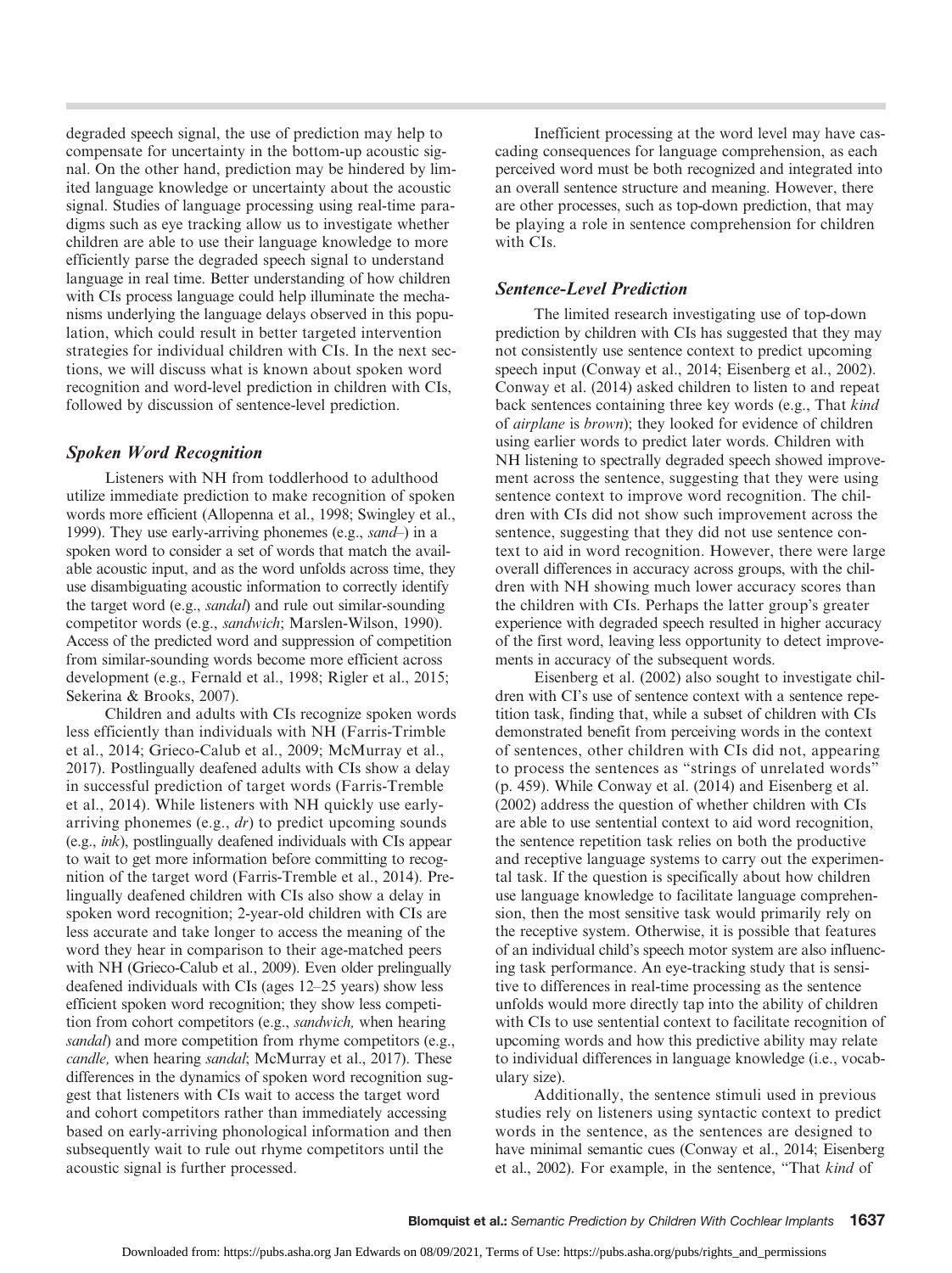airplane is brown," the available words may aid in predicting the syntactic classes of upcoming words but do not appear to be semantically predictive. More recent studies utilizing word processing tasks have found that both adults and children with CIs demonstrate better performance when sentences include informative semantic context (Holt et al., 2016; Patro & Mendel, 2018). These findings suggest that the presence of semantic cues early on in a sentence may aid listeners with CIs in more quickly and accurately identifying upcoming words in a sentence.

## Semantic Prediction

Children with NH use lexical-semantic cues to predict upcoming words in a sentence (e.g., Borovsky et al., 2012; Mani & Huettig, 2012; Nation et al., 2003). Children as young as 2 years old are capable of using semantic information in the verb (e.g., eat) to predict thematically appropriate arguments (e.g., cake), as measured by looks toward images of thematically appropriate arguments while listening to sentences in an eye-tracking experiment (Borovsky et al., 2012; Mani & Huettig, 2012).

Semantic prediction is a process in which one's knowledge about perceived words can facilitate processing of upcoming words. Recognition of upcoming words can be facilitated by increasing both activation of the predicted word and suppression of phonologically related words, such as cohort competitors. When adults with NH perceive a semantically informative verb, they no longer consider phonological competitors of the subsequent target noun (Dahan & Tanenhaus, 2004). When the target word is not preceded by a semantically constraining verb, adult listeners consider the cohort and target words up until the moment of disambiguation in the target word. In this way, the dynamics of lexical competition can be influenced by the presence of prior lexical-semantic cues.

Dahan and Tanenhaus (2004) and Brock et al. (2008) provide evidence that semantic prediction can facilitate recognition of upcoming words by suppressing competition from similar-sounding words. Children with CIs experience difficulties with speech recognition due to their device's limitations in transmission of spectral information. Semantic prediction may present a way in which a CI user's top-down language knowledge can aid recognition of upcoming words.

The available evidence on sentence processing in children with CIs suggests that these children may sometimes use context to aid processing, but there may be differences relative to their peers with NH. In lexical processing, there is evidence that children with CIs utilize a wait-and-see strategy, perhaps in order to reduce the risk of incorrect commitments and the need for subsequent revision (McMurray et al., 2017). A similar wait-and-see strategy might be enacted at the sentence level: Even when children with CIs have adequate semantic knowledge to utilize a lexical-semantic cue, they could choose to delay semantic prediction until there is increased certainty in the upcoming argument. If so, phonological competitors would also be considered during

perception of the target word in order to allow for potentially inaccurate prediction.

Another possibility is that children with CIs utilize semantic cues for prediction when they are available, but delayed vocabulary development makes prediction more difficult. For example, if a child is less familiar with the word containing the lexical-semantic cues or has a less well-developed semantic network, this may hinder the child's ability to use the cues to accurately and efficiently predict upcoming words. Children with CIs are more likely to have below average vocabulary size, and these delays in vocabulary development could underlie difficulties with processing language efficiently in real time. Vocabulary size is related to efficiency in spoken word recognition by children with CIs, with children with larger vocabularies displaying more efficient word recognition (Grieco-Calub et al., 2009). It is possible that individual differences in vocabulary size among children with CIs predict efficiency and accuracy of sentencelevel processing, along with word-level processing.

Alternatively, children with CIs may rely more on semantic context than their peers with NH, as top-down processes based on language knowledge may be more reliable than the bottom-up acoustic information from the speech signal. Both lexical access and lexical competition have been shown to be less efficient in spoken word recognition by prelingually deafened individuals with CIs (Grieco-Calub et al., 2009; McMurray et al., 2017). However, listeners with CIs could use semantically informative words to more quickly access upcoming words and subsequently suppress potential competing words. This ability would be particularly helpful for listeners with CIs, as their word-level processing difficulties lie in inefficient suppression of similarsounding competitors (McMurray et al., 2017). In addition, the degraded signal may result in the presence of a larger cohort of similar-sounding lexical competitors, which would take more time to suppress if they were considered during perception of the target word. For these reasons, semantic prediction may be a useful compensatory tool during language processing for individuals with CIs.

## This Study

In this study, we investigated whether 5- to 10-yearold children with CIs use lexical-semantic information to facilitate access of upcoming words and how this ability compares to both age-matched and vocabulary-matched peers with NH. Children in this range of elementary school ages would be expected to show some use of semantic prediction (Borovsky et al., 2012; Mani & Huettig, 2012; Nation et al., 2003). In addition, individual differences in use of semantic prediction in childhood have been linked to individual differences in language ability (Borovsky et al., 2012; Mani & Huettig, 2012; Nation et al., 2003). This age range also encompasses a period of language development in which children transition from learning to read to reading to learn, which is expected to yield a wide range of language abilities and allow for insights into the effects of age and individual differences in language ability on language processing.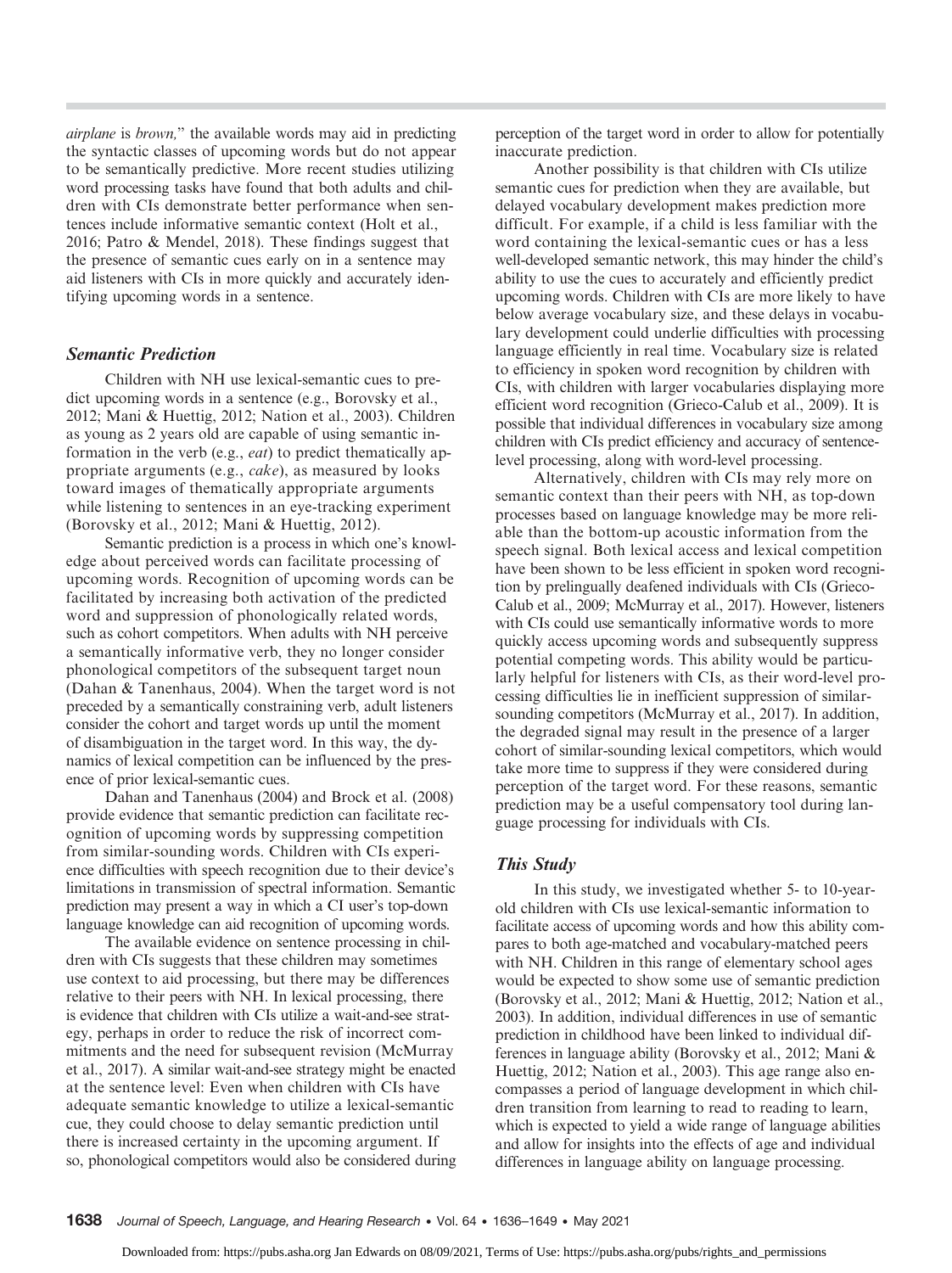Similar to studies by Dahan and Tanenhaus (2004) and Brock et al. (2008), semantic prediction was operationalized by both facilitated access of the target word and increased suppression of phonological competitors in the presence of a lexical-semantic cue. The first question in this study was whether children with CIs demonstrate the use of semantically informative cues to facilitate spoken word recognition. If children with CIs show earlier looks to the arget and decreased looks to the cohort following a semantically informative cue, this would demonstrate their ability to use semantic prediction to aid spoken word recognition. We also examined whether individual differences in hearing experience and vocabulary ability predict children's ability to use semantic cues to facilitate spoken word recognition.

We then investigated how the language processing performance of children with CIs compares to children with NH, including comparisons to a group of children matched for age and another group matched for vocabulary ability. Comparison of the performance of children with CIs to both age-matched and vocabulary-matched children with NH allowed for the investigation of whether semantic prediction during sentence processing is more directly related to age, vocabulary knowledge, or hearing status.

## Method

#### **Participants**

Twenty-four children aged 5–10 years of age ( $M_{\text{age}}$  = 8;1 [years;months], range: 5;0–10;11, 13 girls) with CIs who were learning spoken English as their primary mode of communication were recruited from local clinics. All were implanted within the established sensitive period for development of the central auditory system (i.e., by 4 years;  $M = 19$  months,  $SD = 11$  months, range: 9–8 months) and were experienced CI users with at least 3 years of CI use  $(M = 80$  months,  $SD = 20$  months, range: 39–119 months). Twenty-one children had bilateral CIs, two were bimodal (CI with hearing aid in contralateral ear), and one had a unilateral CI (with bilateral hearing loss).

Forty-two children with NH also participated in this study. From that pool of children, we selected 24 age-matched and 24 vocabulary-matched children to act as comparison groups for the children with CIs (six children were included as both age and vocabulary matches for different children with CIs). Age matches were intended to be matched within 3 months of age, and 22 children with CIs were appropriately matched to children with NH. However, due to research restrictions put in place in response to public health concerns regarding COVID-19, the final two age matches could not be recruited. Instead, the two remaining children with CIs were matched to children with NH within 7 months of age in a manner that maintained the group comparability by both mean and range of ages (one younger and one older). In this way, all 24 children with CIs were matched by age to 24 children with NH ( $M_{\text{age}} = 8;1$ , range: 5;5–10;10, 12 girls).

Children were individually matched by vocabulary ability using the Peabody Picture Vocabulary Test–Fourth Edition (PPVT-4; Dunn & Dunn, 2007). The use of a standardized vocabulary test offers a limited estimation of vocabulary ability for each child rather than a more specific measure of vocabulary such as vocabulary size, but this procedure has been frequently used to construct vocabularymatched groups in language development research (e.g., Sheng & McGregor, 2010). Raw scores were converted into age-equivalent scores in order to match children with vocabulary differences spanning 6 months of age or less. Nineteen matches were constructed using this criterion. Again, the final five matches could not be recruited due to research restrictions in response to the COVID-19 pandemic. The remaining five children with CIs were matched to children with NH by having age-equivalent scores within 10 months of age, maintaining group comparability. With these additional matches, all 24 children with CIs were matched by receptive vocabulary ability to 24 children with NH (mean chronological age = 7;0, range:  $5;0-10;8$ , 12 girls). Ages, test scores, and statistical comparisons across groups are shown in Table 1.

## **Materials**

Each trial in the eye-tracking experiment included four images and one auditory target sentence. The creation and design of visual and auditory materials are described below.

## Auditory Stimuli

Each sentence contained a person subject (e.g., The brother), either a semantically informative or semantically neutral monosyllabic verb (e.g., draws or gets), a determiner and a neutral monosyllabic adjective (the small), followed by a final noun (monosyllabic or disyllabic) that is more likely to follow the semantically informative verb (e.g., *pic*ture, predicted by *draws* but acceptable with *gets*). The neutral adjective was included in order to lengthen the time window between the onset of the verb and the onset of the final noun and allow additional time for predictive processing as well as the initiation of eye movements to the pictures on the screen as a result of language processing (see Mani & Huettig, 2012, for a similar stimuli design). The adjectives were the same across the verb conditions of each sentence item. Sentences were designed to avoid phonological overlap between the target noun and previous words (e.g., sees the old horn instead of hides the old horn). Semantically informative verbs were judged to sufficiently predict the target noun from results of a cloze task administered via an online survey for adults in Amazon Mechanical Turk (for detailed information about the norming of sentence stimuli, see Supplemental Material S1).

All key words in the sentences (subject, verb, adjective, and final noun) and the cohort competitors had an age of acquisition (AoA) less than 6 years (Kuperman et al., 2012). There was no significant difference in AoA or lexical frequency across the target and competitor nouns ( $p > .05$ ).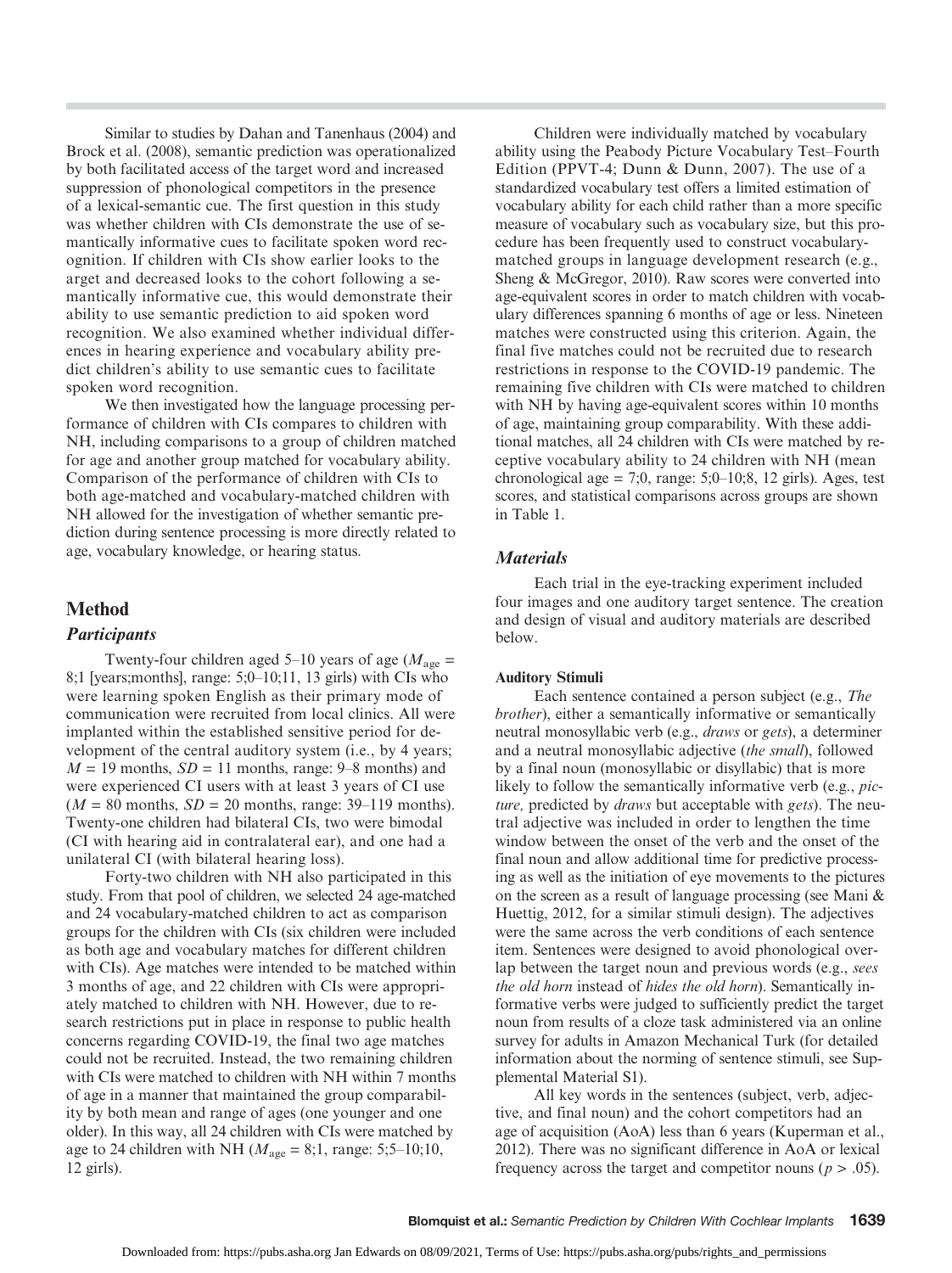Table 1. Means and standard deviations of age-matched and vocabulary-matched comparison groups for age, Peabody Picture Vocabulary Test–Fourth Edition (PPVT-4), Expressive Vocabulary Test–Second Edition (EVT-2), and Kaufman Brief Intelligence Test–Second Edition (KBIT-2).

| Variable            | Age matched                  |                              |         |       |              | <b>Vocabulary matched</b>    |         |       |         |
|---------------------|------------------------------|------------------------------|---------|-------|--------------|------------------------------|---------|-------|---------|
|                     | <b>CI</b><br>M (SD)<br>Range | <b>NH</b><br>M (SD)<br>Range | t       | df    | Sig.         | <b>NH</b><br>M (SD)<br>Range | t       | df    | Sig.    |
| Age (months)        | 98 (19)<br>66-131            | 98 (18)<br>65-130            | $-.02$  | 46.00 |              | 84 (26)<br>60-128            | 2.10    | 41.52 | $**$    |
| PPVT-4 AES (months) | 95(37)<br>$44 - 176$         | 135 (47)<br>$51 - 275$       | $-3.22$ | 43.83 | $\star\star$ | 95 (35)<br>49-173            | .08     | 45.77 |         |
| PPVT-4 SS           | 96 (20)<br>$61 - 143$        | 122 (14)<br>$87 - 160$       | $-5.26$ | 40.57 | $***$        | 107(11)<br>86-126            | $-2.40$ | 35.10 | $\star$ |
| EVT-2 SS            | 96(11)<br>75-120             | 111(12)<br>$86 - 141$        | $-4.41$ | 44.17 | $***$        | 107(12)<br>86-129            | $-3.22$ | 45.91 | $**$    |
| KBIT-2 SS           | 101(18)<br>73-129            | 114 (16)<br>74-137           | $-2.67$ | 44.99 | $\star$      | 103 (19)<br>66-129           | $-.26$  | 43.98 |         |

Note. CI = cochlear implant group; NH = normal-hearing group; AES = age equivalent score; SS = standard score.

 $p < .05$ . \*\*p  $< .01$ . \*\*\*p  $< .001$ .

There was also no significant difference in the AoA of informative and neutral verbs ( $p > .05$ ). Unsurprisingly, neutral verbs, which are more general, were found to be more frequent than informative verbs, which are more specific,  $t(30) = -3.34$ ,  $p < .01$ .

Sentence stimuli were recorded by a female native speaker of mainstream American English using a Shure SM51 microphone in a sound-attenuated room. One hundred milliseconds of silence were added to the beginning of each stimulus, and they were normalized to the same intensity. The mean sentence length was  $2,414$  ms  $(SD = 140)$ , with the verb onset time-locked to the average verb onset (694 ms) and the onset of the predicted final noun timelocked to the average final noun onset (1,714 ms). Time locking was carried out by slightly slowing or speeding up the speech before and within the time-locked window in Praat (Boersma & Weenink, 2018).

In addition to the 18 sentence pairs, there were an additional 18 filler trials in which the neutral verb sentence was followed by the cohort competitor (e.g., gets the small pickle) as the target rather than the original target word (picture). These trials were included in order to ensure that the cohort competitors would be considered as possible targets in all trials. Filler trials were not included in statistical analyses of the eye gaze data.

Each participant completed two blocks of the experiment. Each block contained the 36 experimental sentences and nine filler trials. The sentences appearing in each block were presented in a semirandomized order, with the restriction that the two members of each neutral-informative pair could not be presented consecutively.

Cohort competitors were selected to create maximum overlap with the onset of the target word, while also maintaining an appropriate AoA and frequency level for this age range. For this reason, some pairs demonstrate more overlap than others (e.g., horn/horse vs. kite/couch). For a full list of the sentence stimuli and paired distractor objects, see Supplemental Material S1.

#### Visual Stimuli

Each sentence stimulus was presented with four images, one representing the target object (e.g., picture), another representing the cohort competitor (e.g., pickle), and the two others being a target and cohort for a different sentence stimulus that were phonologically and semantically unrelated to the other pair (e.g., cookies and costume). In this way, the picture stimuli from two sentence pairs were presented on the screen at once, ensuring that all objects had the same number of syllables and were semantically appropriate with the same neutral adjective. In addition, all four objects on the screen were constructed to be equally plausible with the neutral verb and easily represented by a color photograph. Each word had two picture referents, with one being presented in the first block of the experiment and the other presented in the second block. There were 72 total images. The images were edited so as to maintain a consistent level of coloring and brightness within each set of images. The edited images were then normed on 3 to 5-year-old children in four preschool classrooms at the University of Maryland Center for Young Children (for detailed information about the norming of visual stimuli, see Supplemental Material S1). In the Visual World Paradigm task, each set of four images (target, cohort, unrelated target, and unrelated cohort) appeared on the screen at once, with each image randomly assigned to one of the four quadrants of the computer screen.

Other assessments. Prior to testing, children with NH passed an abbreviated hearing screening with a portable audiometer, demonstrating a behavioral response to tones at 1000, 2000, and 4000 Hz at 25 dB in both ears. Children with CIs passed a Ling Six Sound Test (Ling, 2002), in which the experimenter produced isolated sounds (/∫, m, a, s, u, i) from behind a speech hoop in a randomized order. The child was asked to repeat each sound back to the experimenter. Participants also completed two standardized vocabulary assessments. The PPVT-4 was used to estimate receptive vocabulary ability. Expressive vocabulary ability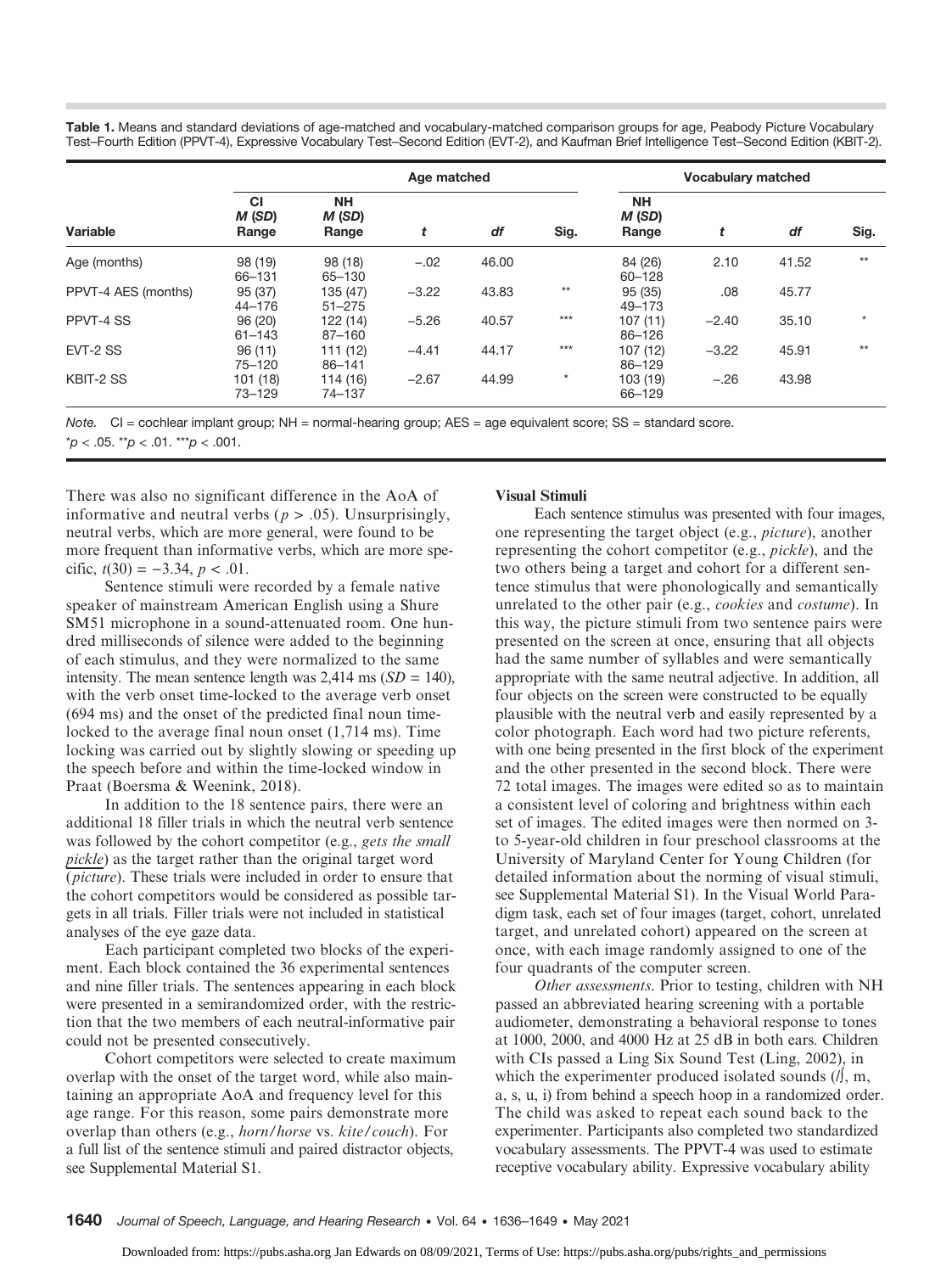was assessed using the Expressive Vocabulary Test–Second Edition (EVT-2; Williams, 2007). In addition, participants completed the Matrices subtest of the Kaufman Brief Intelligence Test–Second Edition (KBIT-2; Kaufman & Kaufman, 2004) as an abbreviated measure of nonverbal cognitive ability.

The test scores and statistical comparisons for these measures between the participant groups are presented in Table 1. The age-matched group of children with NH had significantly higher test scores than the children with CIs for the PPVT-4, EVT-2, and KBIT-2 Matrices.

The children with CIs did not significantly differ from the vocabulary-matched group with NH for their ageequivalent and raw scores on the PPVT-4 and EVT-2; their KBIT-2 standard scores were also similar. These vocabularymatched children with NH were younger than the children with CIs and, as a result, had significantly higher standard scores for PPVT-4 and EVT-2. Raw scores for both PPVT-4 and EVT-2 were converted to growth score values (GSV) in order to add them into the statistical models of eye gaze. GSV are a Rasch linear transformation of raw scores and thus are better fit for inclusion in regression analyses.

#### Procedure

Eye movements were recorded with either an SR Research arm-mounted EyeLink 1000 Plus or an EyeLink Portable Duo eye tracker. Test sessions took place at the University of Maryland, in offices at Johns Hopkins Listening Center, or in private meeting rooms at public libraries. At the beginning of each trial, participants saw four pictures in the center of the four quadrants of the computer monitor for 1,200 ms. After that, an attention-getting video (e.g., a looming bulls-eye) appeared in the center. Once the participant looked to this cue for 800 ms, the attention-getter disappeared, the cursor appeared in the center of the screen, and the trial began. An auditory stimulus then played through speakers, and the participant clicked on the image matching the last word of the sentence stimulus by touching the image on the touch screen monitor with a touch screen stylus pointer. The trial ended when the participant clicked on one of the images after the sentence ended. The EVT-2 was administered after the first block of the Visual World Paradigm task, and the PPVT-4 and KBIT-2 Matrices subtest were administered after the second block.

## Data Cleaning

Point of eye gaze was sampled at every 2 ms starting at the onset of each trial (after the central fixation point) and continued until the participant clicked on a picture. Data processing was carried out in RStudio (Version 1.0.153) using the eyetrackingR package (Version 1.8; Dink & Ferguson, 2015). Areas of interest (AOIs) were defined as  $450 \times 450$ pixel squares in which the picture referents were presented with the boundaries of objects extended by 30 pixels to account for noise in the eye track. This did not result in overlap between objects. The target AOI refers to the quadrant

that holds the target, the cohort AOI holds the cohort distractor, and the unrelated AOIs refer to the two quadrants showing unrelated distractors. Missing data due to blinking were interpolated within a 150-ms time window, given that the position of the eyes before and after the missing data points were looking to the same AOI. It can be assumed that a saccade to a location other than that AOI could not occur within such a short time window.

Only trials in which the participant response with the pointer was correct were included in the statistical models for eye gaze. This cleaning resulted in 1% (46/4,752) of trials being dropped; this did not differ by group ( $p > .05$ ). Track loss was defined as any sample where eye gaze was not recorded to be looking at the screen. Trials with more than 50% of track loss within the time window of analysis (see Statistical Analyses) were dropped. This cleaning resulted in 3.5% (165/4,706) of trials being dropped from target fixations analysis and 6.1% (289/4,706) from the cohort fixations analysis: This did not differ by group ( $ps > .05$ ). The average track loss per participant in remaining trials was a little less than 5%, and this remaining track loss did not differ by group ( $ps > .05$ ). In addition, blocks with less than 50% of trials in each condition were also removed. This cleaning resulted in zero blocks being removed from analyses.

## **Results**

#### Response Accuracy

Accuracy was above 90% for each child, block, and condition. A logistic mixed-effects model (with accuracy as 0 or 1) was run for each comparison (age-matched and vocabulary-matched) to determine whether accuracy was significantly influenced by group membership (CI and NH) or experimental condition (neutral and informative). Models included a random intercept for participant (Barr et al., 2013). In both comparisons, neither group nor condition (nor their interaction) significantly predicted response accuracy ( $ps > .05$ ).

#### Eye Gaze

Figure 1 shows eye gaze patterns to the target, cohort competitor, and unrelated distractors for the children with CIs and both comparison groups with NH. All groups began looking to the target earlier and looked less to the cohort competitor in the informative condition relative to the neutral.

#### Statistical Analyses

Target fixations were analyzed within a 2-s time interval extending from 200 ms after verb onset to 1,100 ms after target word onset. This "prediction" time window starts at the verb onset in order to capture changes in target fixations in response to perception of an informative verb relative to a neutral verb. Cohort competition was analyzed in a shorter (1-s) "competition" time window, starting at 200 ms after the onset of the target word and ending at the same time point as the prediction time window. The competition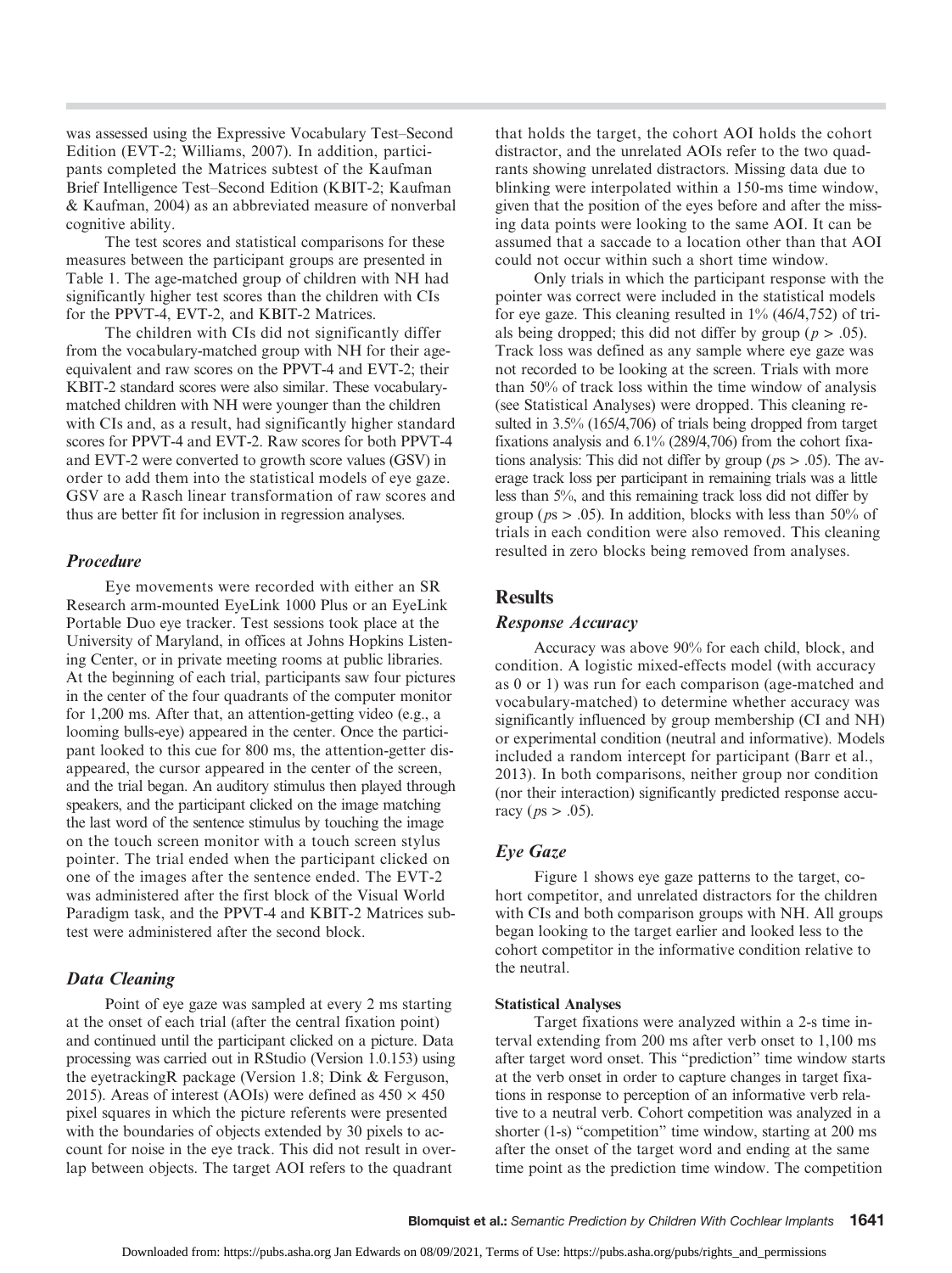Figure 1. Time windows of analyses with eye gaze data. Proportion of looks to target, cohort, and unrelated referents for each condition (neutral and informative) across groups (age-matched normal hearing [NH], cochlear implant [CI], and vocabulary-matched NH). Time 0 ms indicates 200 ms after verb onset. Dotted lines indicate the average onset of each word in the sentence stimuli with a 200-ms delay. The length of the x-axis represents the prediction time window for analysis of target fixations. The darker dashed line indicates the start of the competition time window for analysis for cohort fixations.



time window captures changes in cohort fixations in response to perception of the target word in the informative and neutral conditions. The time windows of analyses are displayed with the eye gaze data in Figure 1.

A general linear mixed-effects model was used to quantify differences in target and cohort fixations across conditions and groups, as well as individual differences related to vocabulary scores. For analysis of target fixations within the prediction time window, the number of fixations to the target AOI was divided by the number of total fixations to the screen in this time window to create a proportion measure.<sup>1</sup> A proportion measure for cohort fixations was calculated in the same manner within the competition time window.

For both models of target and cohort fixations, the dependent variable was regressed on the effect of condition (coded as 0 for neutral and 1 for informative), the effect of group (coded as 0 for CI and 1 for NH), and the interaction of Condition  $\times$  Group. All models included a random intercept for participant.<sup>2</sup>

<sup>2</sup>Since a random intercept for item could not be included in this model given the aggregated data set, an item analysis was carried out to determine if inclusion of log frequency of the target word explained any of the observed condition or group effects or Condition  $\times$  Group interactions. All effects of condition and group found in the participant analysis were also found in the item analysis, with the exception of the Condition  $\times$  Group interaction in the vocabulary-matched comparison of target fixations ( $p > .05$ ). For this reason, this interaction in the vocabulary-matched comparison should be interpreted with caution as we may not have the statistical power to generalize this result to spoken language beyond our experimental stimuli. The details of the item-level models and their results are available in the Supplemental Material S1.

To investigate whether receptive or expressive vocabulary explained more variance in semantic prediction, PPVT-4 GSV and EVT-2 GSV were added to create a model of target fixations in the age-matched data set with receptive vocabulary and another with expressive vocabulary. Vocabulary scores were mean-centered and scaled before analysis to facilitate interpretation. Akaike information criterion values were compared to determine which vocabulary measure contributed to the best model fit. The model with PPVT-4 GSV scores yielded a lower (therefore better) Akaike information criterion value (−168.27) relative to the model with EVT-2 GSV scores (−156.37). PPVT-4 GSV was used as the vocabulary measure for all subsequent models. Although previous research has demonstrated a relationship between sentence processing and nonverbal abilities (Conway et al., 2014), the addition of KBIT-2 Matrices standard score to the statistical model of target fixations for this comparison did not significantly improve model fit,  $\chi^2(4) = 2.62$ ,  $p = .62$ .

In addition to our models of eye gaze comparing semantic prediction across groups, we implemented a model of looks to target for the children with CIs to investigate the potential for age of first cochlear implantation, chronological age, and norm-referenced vocabulary ability to explain individual differences in language processing ability in this group of children. This model was similar to the other general linear mixed-effects models of target fixations in that it included condition as a predictor and the same random effect structure. This model also included three mean-centered and scaled predictors: age of implantation, chronological age, and PPVT-4 standard scores. PPVT-4 standard scores were included in this model rather than GSV scores due to the inclusion of age as a variable, which is highly correlated with PPVT GSV scores since they are derived from raw scores.

All analyses were performed in RStudio (Version 1.0.153) using the lme4 R package (Version 1.21; Bates et al., 2015). Models were fit using maximum likelihood estimation. The R code and fixed effects for all models are available in Supplemental Material S1.

<sup>&</sup>lt;sup>1</sup>This proportion measure can also be computed with the denominator as total recorded fixations to AOIs, omitting fixations to the center of the screen in this calculation. We decided to include all fixations recorded on the screen since these non-AOI fixations appear mostly at the beginning of the time window and may reflect taking longer to make a decision following verb onset.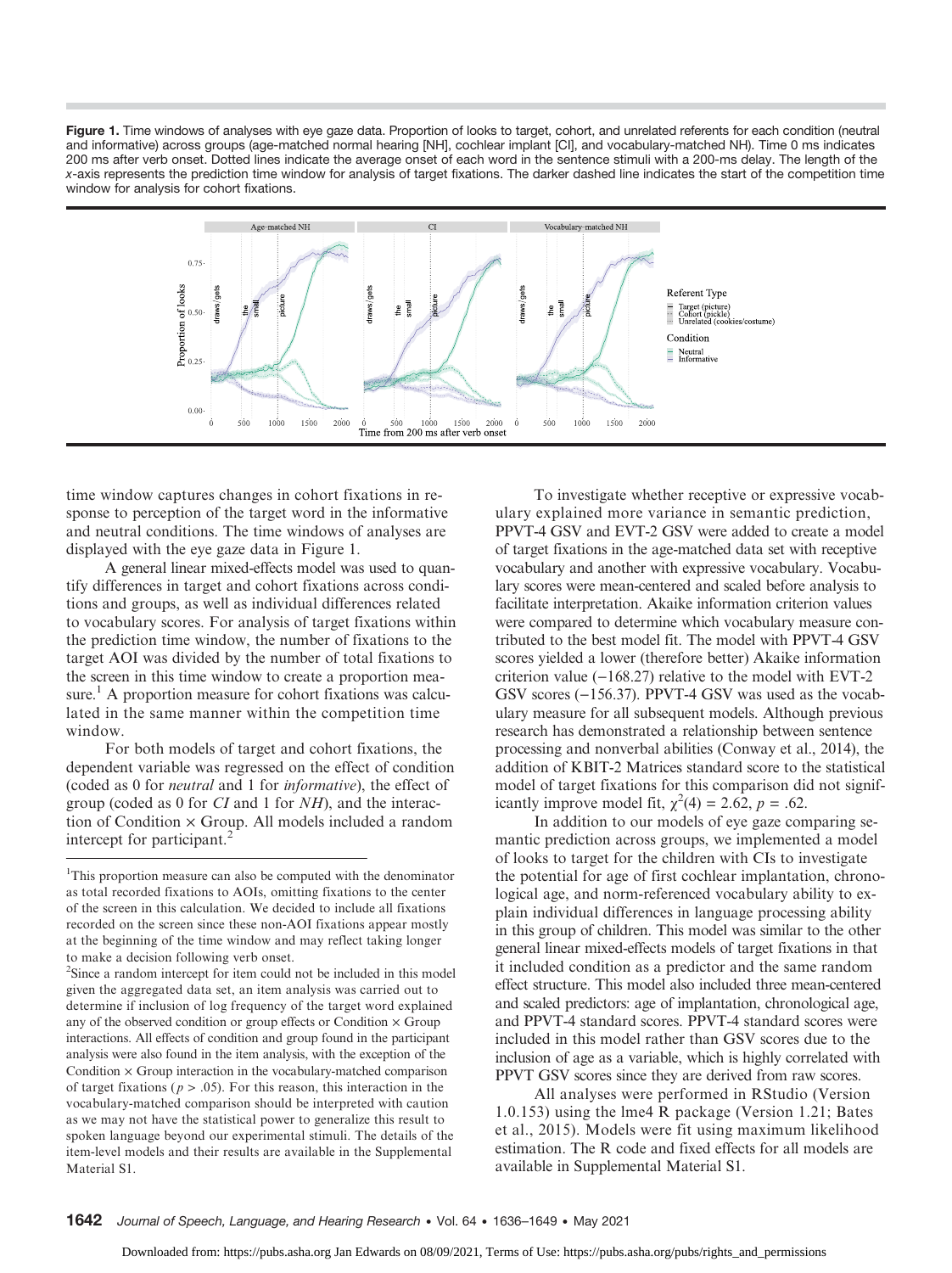## Individual Differences in Children With CIs

In our analysis of individual differences in the group of children with CIs, we found a significant effect of condition ( $\beta$  = .14, *SE* = .02),  $t(20)$  = 8.56,  $p < .001$ , meaning children looked more to the target following an informative versus neutral verb. There was also an effect of PPVT standard score ( $\beta$  = .04, *SE* = .02),  $t(27)$  = 2.11,  $p < .05$ . Children with higher vocabulary for their age looked more to the target in general, demonstrating more efficient lexical processing. There were no significant effects of or interactions with age of implantation or chronological age ( $ps > .05$ ).

## Age-Matched Comparison

#### Target Fixations

For target fixations in the age-matched comparison, there was a significant main effect of condition ( $\beta = .14$ ,  $SE = .01$ ,  $t(44) = 9.70$ ,  $p < .001$ . Children in both groups looked more to the target in the informative condition relative to the neutral. There was also a significant effect of group ( $\beta = .07$ ,  $SE = .03$ ),  $t(60) = 2.70$ ,  $p < .01$ , indicating that the children in the group with NH were more accurate at looking to the target in the neutral condition in comparison to the group with CIs.

The interaction between Condition  $\times$  Group was significant (β = .05, *SE* = .02),  $t(44)$  = 2.36,  $p < .05$ . The group with NH showed more of a difference in target fixations between conditions relative to the group with CIs, meaning children with NH demonstrated more facilitation of looks to the target in the informative relative to the neutral condition. Children with CIs showed this effect of condition on target looks but to a lesser extent. There was also a significant interaction between Condition  $\times$  PPVT-4 GSV (β = .03,  $SE = .01$ ,  $t(44) = 2.20$ ,  $p < .05$ , indicating that children with CIs with higher vocabulary scores demonstrated more of an effect of condition on target fixations relative to children with CIs with lower vocabulary scores.

There was a significant three-way interaction between Condition  $\times$  Group  $\times$  PPVT-4 GSV ( $\beta$  = -.05, *SE* = .02),  $t(44) = -2.33, p < .05$ . This three-way interaction is illustrated in Figure 2A, which shows target fixations by condition with a median split in PPVT-4 GSV for the CI and age-matched group with NH. In the group with CIs, having a higher PPVT-4 GSV score predicted more difference in target looks across conditions. This result shows that children with CIs with higher vocabulary scores also showed more use of the semantic cue to facilitate lexical access in the informative condition. This interaction between vocabulary and semantic prediction ability did not appear in the age-matched group with NH, perhaps because even those with lower vocabulary scores in this group showed efficient use of the informative cue.

#### Cohort Fixations

The analysis of cohort fixations was carried out using the proportion measure computed from the competition time window, starting at 200 ms after onset of the target

word.<sup>3</sup> There was a significant main effect of condition ( $\beta$  =  $-0.07$ , *SE* = .01),  $t(44) = -8.82$ ,  $p < .001$ . Children in both groups looked less to the cohort competitor in the informative condition relative to the neutral. There was also a significant Condition × PPVT-4 GSV interaction (β =  $-.02$ ,  $SE = .01$ ,  $t(44) = -2.47$ ,  $p < .05$ , indicating that the effect of condition in the group with CIs was larger for children with higher vocabulary scores. For the group with CIs, children with higher vocabulary scores better suppressed the cohort competition in the informative relative to the neutral condition. This interaction is illustrated in Figure 2B, which shows cohort competition by condition with a median split in PPVT-4 GSV for the group with CIs and age-matched group with NH.

#### Vocabulary-Matched Comparison

The analysis of target and cohort fixations for the vocabulary-matched data set was carried out with the same models used in the age-matched comparison.

#### Target Fixations

As in the age-matched comparison, there was a significant main effect of condition (β = .13, *SE* = .01),  $t$ (44) = 10.83,  $p < .001$ . Children in both groups looked more to the target in the informative condition relative to the neutral.

There was a significant Condition  $\times$  Group interaction ( $\beta$  = .04, *SE* = .02),  $t(44)$  = 2.09,  $p < .05$ , where the group with NH showed more of a beneficial effect of condition on target fixations in comparison to the group with CIs. There was also a significant Condition × PPVT-4 GSV interaction (β = .03, *SE* = .01),  $t(44)$  = 2.45,  $p < .05$ , meaning children with CIs with higher vocabulary scores demonstrated more of a difference in target fixations across conditions relative to children with lower vocabulary scores.

There was a significant three-way interaction between Condition  $\times$  Group  $\times$  PPVT-4 GSV ( $\beta$  = -.04, *SE* = .02),

<sup>&</sup>lt;sup>3</sup>Traditionally, analyses of eye gaze data choose a denominator (choosing either all fixations to the screen or only fixations to AOIs) for proportion calculations to quantify the data, and they keep this calculation constant throughout all of their analyses. As this is common practice, we have followed that practice here. However, it is possible that different analyses should choose different denominators for proportion calculations. For example, in this study, we have different time windows of analysis for target and cohort fixations. The target fixation analysis has an earlier time window, when children might not yet have enough information to make a definitive decision, so we opted to use all fixations to the screen (including ones to the center). However, by the beginning of the competition time window, listeners are able to immediately make decisions to look to AOIs, matching the onset of the target word to potential referents on the screen. Therefore, it might be more appropriate for the denominator for this analysis of cohort looks to be only fixations to one of the four AOIs, while keeping all fixations as the denominator for the analysis of target looks. In fact, when cohort fixations are quantified by a proportion calculation including only AOI looks, there is a significant effect of group ( $\beta$  =  $-0.03$ ,  $SE = .01$ ),  $t(79) = -2.19$ ,  $p < .05$ , meaning children with CIs looked more to cohort competitors than their age-matched peers with NH.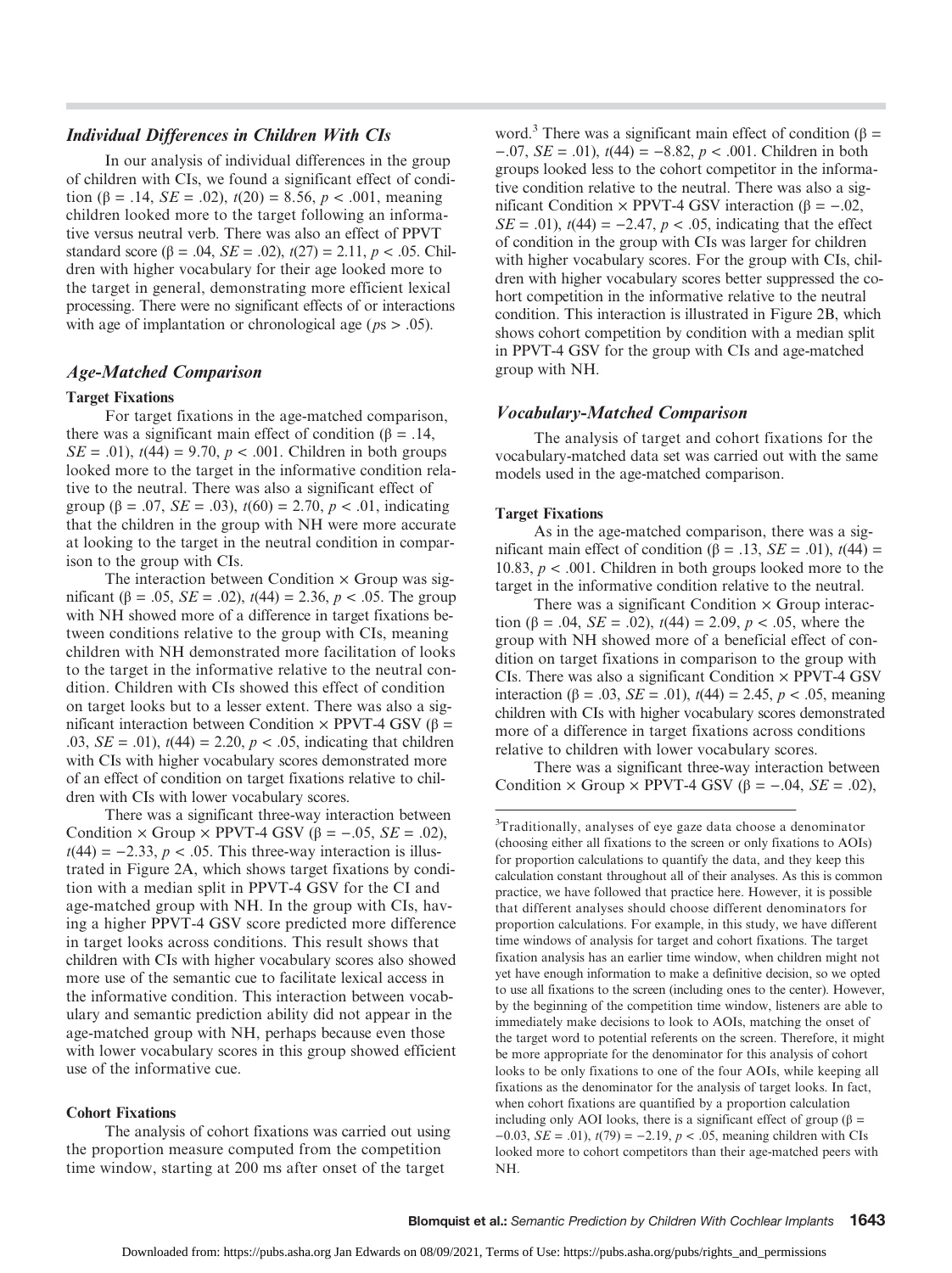Figure 2. Target accuracy and cohort competition for all groups across conditions with vocabulary median split. Proportion of looking to target in prediction time window (A) or cohort (B) within the competition time window by condition (neutral and informative) for each age group (agematched normal hearing [NH], cochlear implant [CI], and vocabulary-matched NH). Each group is separated into a Peabody Picture Vocabulary Test (PPVT) growth score value (GSV) median split (low and high scores). Individual raw data are represented as lighter dots, while group averages and standard errors appear in darker colors.



 $t(44) = -2.50, p < .05$ . Figure 2A shows target fixations by condition with a median split in PPVT-4 GSV for the CI and vocabulary-matched group with NH. In the group with CIs, having a higher PPVT-4 GSV score predicted more difference in target looks across condition. As was also found in the age-matched comparison model, children with CIs with better vocabulary ability displayed more use of the informative cue to facilitate spoken word recognition. The interaction between vocabulary and semantic prediction ability does not appear to be present in the vocabularymatched group with NH, maybe even trending in the opposite direction.

#### Cohort Fixations

As in the age-matched model, there was a significant effect of condition ( $\beta = -.06$ ,  $SE = .01$ ),  $t(44) = -8.00$ ,  $p <$ .001. Children in both groups better suppressed cohort competition in the informative condition relative to the neutral. There was also a significant Condition  $\times$  PPVT-4 GSV interaction (β = -.02, *SE* = .01),  $t(44)$  = -2.28, *p* < .05,

showing children with CIs with higher vocabulary scores demonstrated more of an effect of condition on cohort fixations than children with lower vocabulary scores. There was a significant Group × PPVT-4 GSV interaction, as well ( $\beta$  = -.03, *SE* = .01),  $t(76)$  = -2.74,  $p < .01$ . In the group with NH, children with higher vocabulary scores demonstrated fewer looks to cohort in the neutral condition relative to children with lower vocabulary scores, while this effect of vocabulary was not present in the neutral condition for the group with CIs.

There was a significant three-way interaction between Condition  $\times$  Group  $\times$  PPVT-4 GSV ( $\beta$  = -.04, *SE* = .01),  $t(44) = 3.78$ ,  $p < .001$ . In the group with CIs, children with higher vocabulary scores showed less looking to the cohort in the informative condition relative to children with lower vocabulary scores. In contrast, the interaction was in the opposite direction for the group with NH, with vocabulary scores affecting cohort fixations in the neutral condition rather than the informative condition. As a result, children with higher vocabulary scores in the group with NH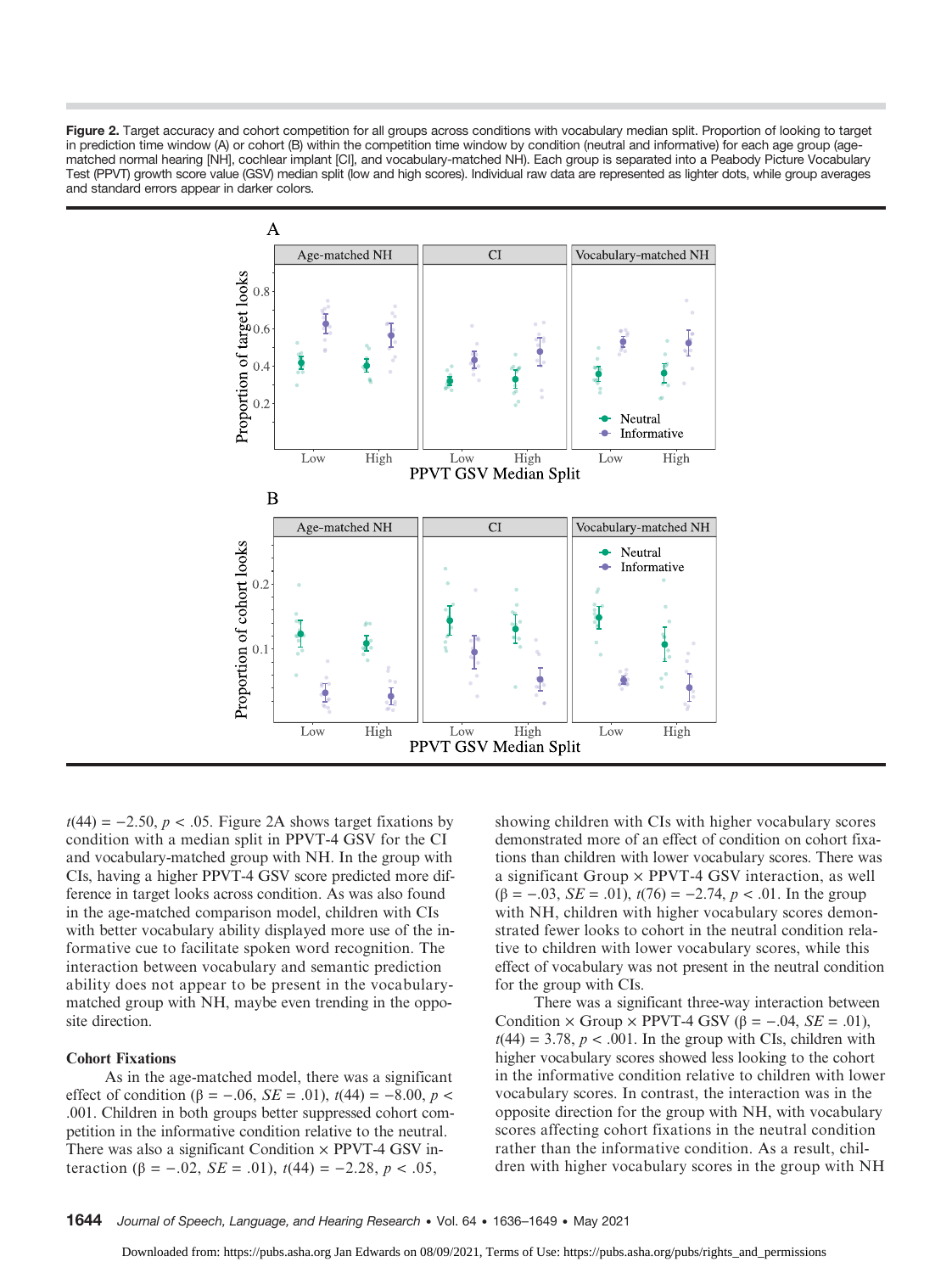showed less of a difference in cohort looks across conditions in comparison to children with lower vocabulary scores. This three-way interaction is illustrated in Figure 2B, which displays cohort fixations by condition with a median split in PPVT-4 GSV for the CI and vocabulary-matched group with NH.

## Summary

Our analyses of eye gaze found that children with CIs used semantically informative cues to facilitate recognition of upcoming words via more efficient lexical access and better suppression of cohort competition. In comparison to both the age-matched group and the vocabulary-matched group with NH, the group with CIs showed less use of the informative cue to more efficiently look to the upcoming target word. In addition, there was a relationship between vocabulary and semantic prediction ability for the children with CIs, but not for either group of children with NH. Children with CIs with higher vocabulary scores demonstrated more use of the informative cue to facilitate lexical access. There was also a relationship between vocabulary and use of semantic prediction to suppress cohort competition for the group with CIs. Children with CIs with better vocabulary ability showed more efficient use of the informative cue to suppress cohort competition. This relationship between vocabulary and use of the informative cue to suppress cohort competition was not demonstrated by either group with NH.

## **Discussion**

School-age children with CIs used sentence context, specifically lexical-semantic cues from familiar words, to predict upcoming words in a sentence. This prediction is characterized by both faster access of the target word and increased suppression of phonological competitors to the predicted word. This result contradicts findings from previous studies investigating use of sentence context by children with CIs (Conway et al., 2014; Eisenberg et al., 2002). Previous studies utilized sentence repetition as a method of investigating use of sentence context, which may not have been able to capture the real-time differences in sentence processing that online methods, such as eye tracking, provide. In addition, previous work focused on informative context operationalized as syntactic cues rather than lexical-semantic cues. It is possible that children with CIs immediately utilize some context cues (i.e., lexical-semantic) and not others (e.g., syntactic).

We found that age of implantation and chronological age did not have significant effects on lexical processing or semantic prediction ability in children with CIs. For children with CIs in this age range, duration of deafness and experience with CI input do not appear to influence their lexical processing efficiency or ability to use semantic cues to facilitate spoken word recognition. However, normreferenced vocabulary ability does explain some of the variability in lexical processing efficiency in this group. Borovsky

et al. (2012) likewise found that semantic prediction ability was related to norm-referenced vocabulary rather than age.

While children with CIs demonstrated semantic prediction, they benefitted less from semantic cues relative to their peers with NH. Matching children for vocabulary and the inclusion of vocabulary scores in the statistical models helped to account for fundamental group differences in vocabulary ability, as the differences observed in the vocabularymatched comparison were smaller than those in the agematched comparison. Previous studies of spoken word recognition in children with CIs have not used vocabulary matching to equate vocabulary ability between children with CIs and their peers with NH (Grieco-Calub et al., 2009; McMurray et al., 2017). Inclusion of a vocabulary-matched group of children with NH allowed us to compare language processing between children with CIs and their peers with NH while accounting for potential delays in vocabulary development for the children with CIs (Lund, 2019). Vocabulary clearly plays a role in semantic prediction ability, as the children with CIs demonstrated semantic prediction that was more similar to their vocabulary-matched peers with NH than their age-matched peers with larger vocabularies. However, significant differences in semantic prediction ability still remained between children with CIs and children with NH with similar vocabulary ability. In contrast, group differences in spoken word recognition (e.g., lexical access in the neutral condition) observed in the age-matched comparison appear to be explained by group differences in vocabulary ability, as children with CIs performed similarly to children with NH who are matched for vocabulary ability.

The question remains of what mechanism (or mechanisms) lies behind these group differences in semantic prediction. One possibility is that less efficient sentence-level processing by children with CIs relative to their peers with NH may be linked to differences in hearing status. Children with CIs have qualitatively different hearing experiences from their peers with NH, including listening to a spectrally degraded signal in each instance of spoken language comprehension, as well as learning language from this degraded speech signal. Observed inefficiencies in language processing by children with CIs have been demonstrated in listeners with NH when presented with spectrally degraded speech (McMurray et al., 2017; Newman & Chatterjee, 2013). While these findings were at the lexical level, they suggest that observed delays or inefficiencies in language processing by listeners with CIs may be partially explained by the degraded speech signal simply being more difficult to parse in the moment.

Another potential explanation for less efficient semantic prediction in children with CIs is that acquiring language knowledge via a degraded signal may result in less welldeveloped structure in the language system. For example, children with CIs demonstrate a lower level of categorical precision than their peers with NH (Bouton et al., 2012). While some phonemic categories appear to develop ageappropriately, such as voicing contrasts (Caldwell & Nittrouer, 2013), others present more difficulty for listeners with CIs.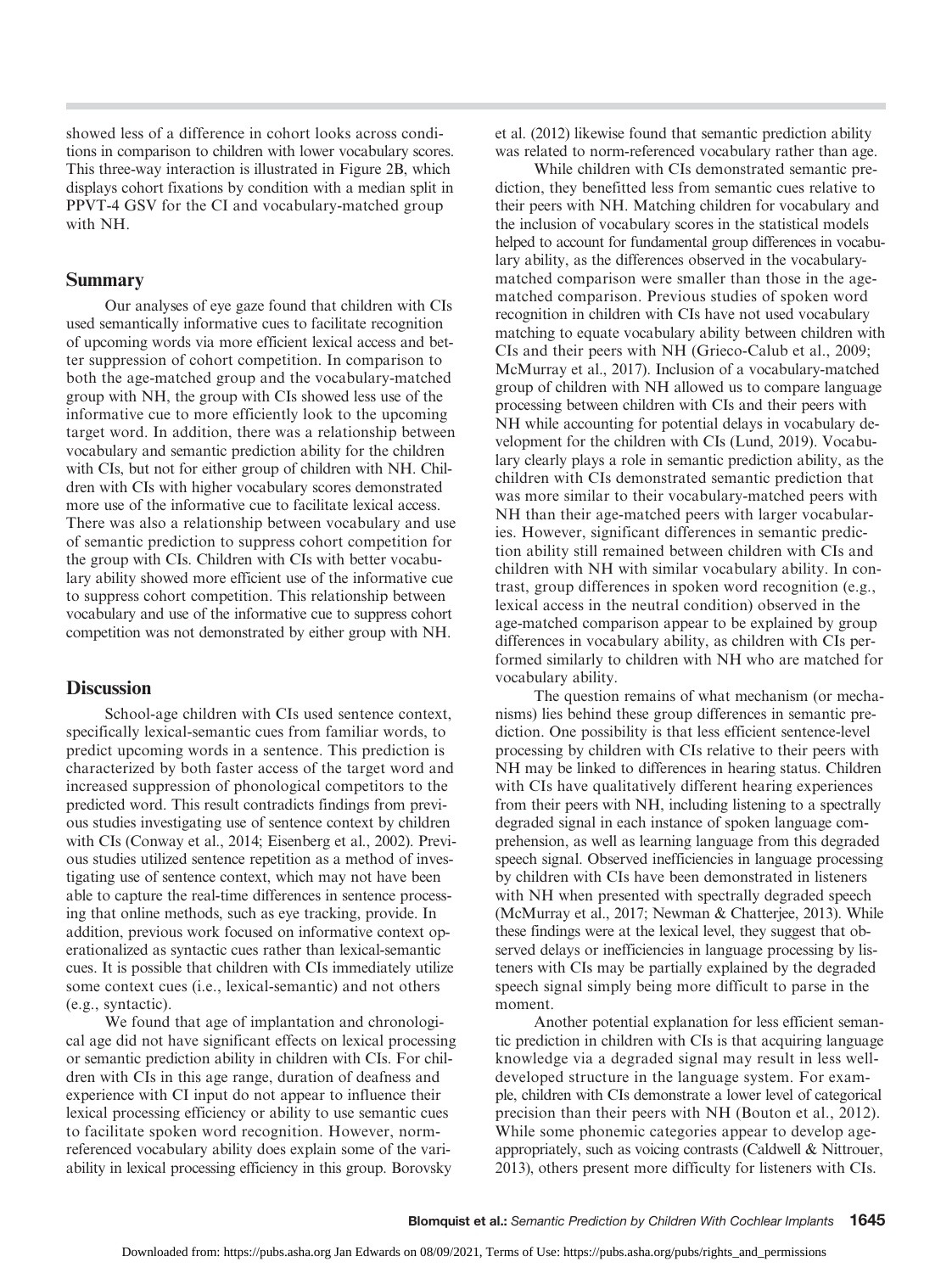Specifically, phonemic contrasts that rely on spectral features (i.e., place of articulation, nasality) are less reliably identified and discriminated by children with CIs, demonstrating that poor transmission of spectral cues by CIs has developmental implications (Bouton et al., 2012). In addition, children with CIs show deficits in phonological awareness, especially at the phonemic level (Lyxell et al., 2008; Nittrouer et al., 2012). In contrast to phonemic awareness, syllabic awareness is less reliant on spectral cues and more dependent on perception of the temporal amplitude envelope. Since temporal information is typically transmitted well by CIs, it could be predicted that children with CIs would show a relative strength in or typical development of awareness of syllabic structure, and this has been observed in some studies (James et al., 2009). Collectively, these findings suggest that children with CIs demonstrate qualitative differences in the phonological structure of the lexicon that can be linked to the spectrally degraded nature of the speech signal they perceive via their CIs. When children with CIs are perceiving spoken words, each word must be accessed via navigation of a less well-structured lexicon. For example, words with more difficult sounds may have more neighbors, or neighbors may be less distinguishable from one another. Although we did not find group differences in word-level processing across children with CIs and children with NH matched for vocabulary ability, inefficiency in accessing lexical information could still be having cascading effects on the sentence-level processing ability to use semantic cues to facilitate processing of upcoming words.

Along with impacting phonological lexicon structure, learning language via a degraded signal may also result in less well-developed semantic network structure compared to that of age-matched peers with NH (Kenett et al., 2013). Kenett et al. (2013) utilized verbal fluency data from 7- to-10-year-old children with CIs and age-matched peers with NH to construct semantic networks and compare organization across groups, finding that the semantic networks for children with CIs were underdeveloped compared to their peers with NH. This suggests that even if a word were accessed with the same efficiency, the ability to use the semantic information within the word to activate other semantically associated words would be hindered by a less-developed semantic network structure within the lexicon.

There are also other ways in which the structure and content of language knowledge of children with CIs may differ from children with NH, as children with CIs tend to perform more poorly than their peers with NH in multiple domains of speech and language (Nittrouer & Caldwell-Tarr, 2016). While matching by a measure of vocabulary helps to account for baseline differences in vocabulary ability, there may be differences in other language domains (e.g., receptive grammar, vocabulary depth) that are not captured by a single vocabulary measure. It is possible that group differences in other domains of language could help to explain the inefficiencies in semantic prediction ability of children with CIs in comparison to their peers with NH.

Children with CIs demonstrated a positive relationship between vocabulary and semantic prediction ability, characterized by facilitated lexical access and suppressed

phonological competition in the presence of an informative cue. Neither group of children with NH displayed this same relationship. This raises the question of why vocabulary and semantic prediction ability were not related for children with NH in this study when previous studies have demonstrated this relationship (Borovsky et al., 2012; Mani & Huettig, 2012). One explanation is that the age-matched children with NH had larger vocabularies overall, and the relatively low AoA criteria for the words included in the experiment may have been easier to process for this group of children with NH. While this hypothesis would match our findings for the age-matched comparison, it is somewhat contradicted by our findings for the vocabularymatched comparison since this younger group of children with NH also did not demonstrate the relationship between vocabulary and semantic prediction ability observed in the group of children with CIs. The lack of relationship between vocabulary and semantic prediction ability for both groups of children with NH suggest that language processing may rely on vocabulary knowledge to the extent that the task taxes the language system. Even though children with CIs demonstrated more similar performance to children with NH with similar vocabulary ability, perceiving a degraded signal may make the task more challenging in ways that are not measured in our eye-tracking task but could be detected with other online processing measures (e.g., pupillometry). If this were the case, then speech perception ability could be a third variable explaining the relationship between vocabulary and semantic prediction ability. Perhaps children with better speech perception had less difficulty with the listening task and thus were better able to utilize their vocabulary knowledge. It is also possible that children with better speech perception have also been better able to learn more words and thus show better semantic prediction.

## Limitations

A limitation of this study is that it did not include an independent measure of speech perception ability for the group of children with CIs. Individual differences in speech perception ability would help to explain variation in vocabulary and semantic prediction. Future studies on spoken language processing by children with CIs would benefit from inclusion of a measure of speech perception, such as the Spectrotemporal Ripple for Investigating Processor Effectiveness (Archer-Boyd et al., 2018).

The small sample size of this study also presents limitations in our ability to detect some of the investigated effects. In this study, group differences appeared in lexical access, but not in cohort competition. Children with CIs demonstrated less efficient in lexical access without demonstrating significant differences in resolution of phonological competition relative to their peers with NH. Given previous findings of differences in resolution of cohort competition during spoken word recognition (McMurray et al., 2017), the most likely explanation for the lack of group differences observed in cohort competition in the neutral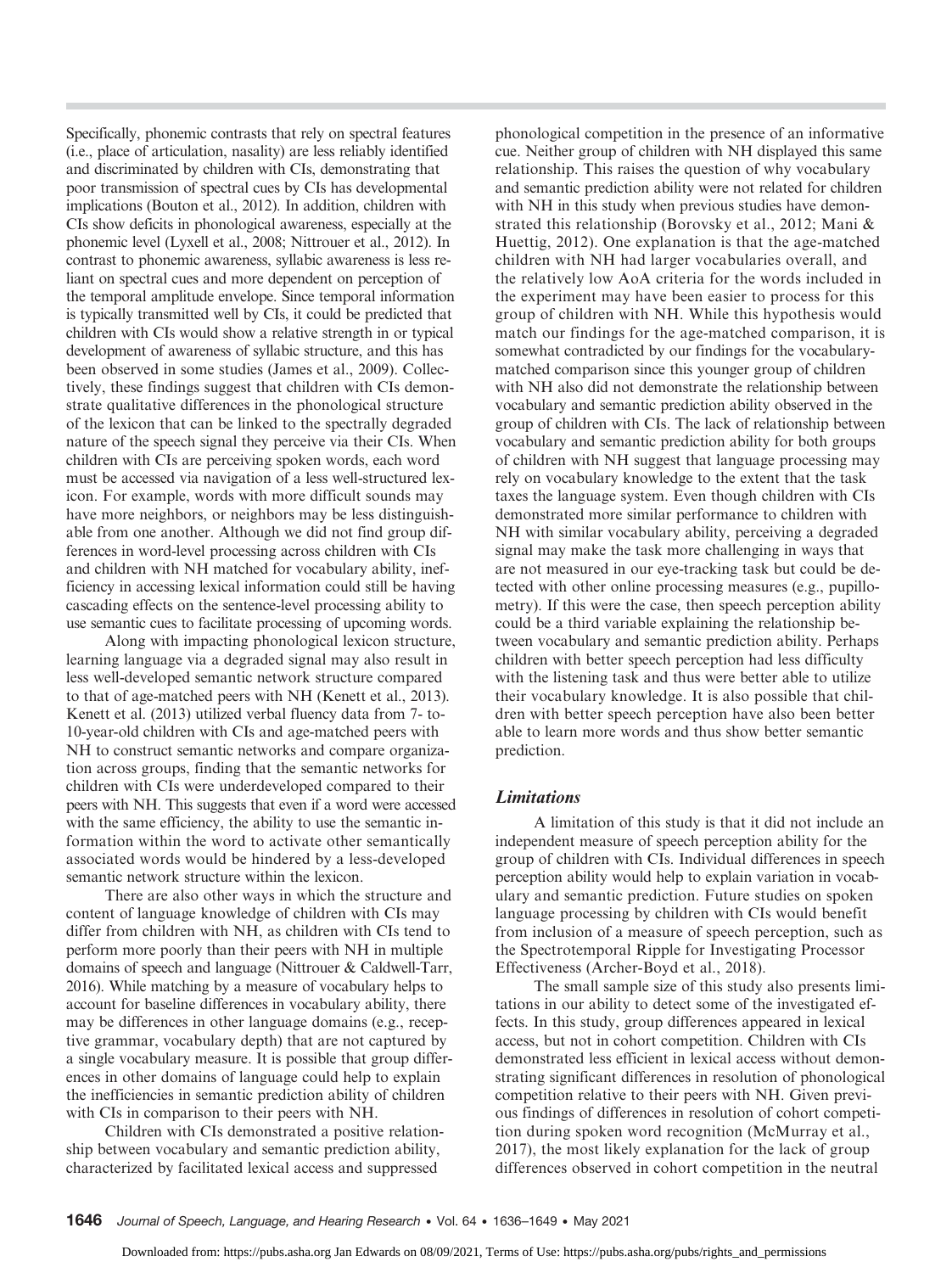condition in this study is a lack of statistical power. This study used a statistical model of eye gaze that did not include time course, so it was less sensitive to the dynamics of lexical competition across time in comparison to models of eye gaze that include time course (see McMurray et al., 2017). In addition, while the model for lexical access involved larger proportions and a more expansive time window of analysis, the lexical competition model utilized much smaller proportions and a smaller time window. It is possible any group effect was too small in magnitude to detect with this type of statistical analysis and this size of participant pool. Especially given the increased variability in language performance of children with CIs, larger sample sizes in future studies of language processing in this population would aid in detection of group differences and allow for more analyses of individual differences to help to explain the variation in outcomes within this population.

## Implications and Future Directions

The finding that children with CIs are able to use semantic cues to facilitate efficient word recognition has both theoretical and clinical implications. This finding raises the question of how these children may use other contextual cues to aid language processing. There is evidence to suggest that listeners with CIs utilize both semantic and prosodic cues to aid in language comprehension (Holt et al., 2016; Huang et al., 2017; Patro & Mendel, 2018) and may benefit from syntactic sentential context in a sentence repetition task (Eisenberg et al., 2002). Continued research into how children with CIs can use sentence context during language processing will allow us to better understand the strategies these children use to aid comprehension of a degraded speech signal. Further research should investigate whether this predictive mechanism is amenable to some type of clinically relevant, clinically feasible training. Since some predictive processes have been shown to be amenable to experience in listeners with NH (Qi et al., 2011; Ryskin et al., 2017), they may be effective targets of experience-based intervention for children with CIs who struggle with language comprehension.

It is important to consider whether the use of semantic prediction in children with CIs is a maladaptive or adaptive strategy in sentence listening. For children who do not use this prediction at all, training on this predictive skill may provide a compensatory strategy for difficult listening situations. However, for children who use semantic prediction and show less efficient use of this skill, it is possible that this decreased efficiency is an adaptive process designed to reduce the cost of potential revision if their prediction turns out to be inaccurate. For this reason, we should be cautious in how we proceed in the clinical application of this finding. Perhaps there is a "happy medium" in this situation, where clinical training helps children to predict more without pushing them to revise more often.

Though the current study showed evidence of children predicting upcoming words, the specific mechanism behind this result should be inferred with caution. As discussed by

Huettig and Mani (2016), there is little empirical evidence that prediction per se is necessary for understanding language. For example, implicit, passive processes such as spread of activation across a semantic network may lead to similar facilitation for lexical access, as does outright prediction. This would fall in line with our finding that vocabulary was related to the extent of semantic facilitation by children with CIs. Children with larger vocabularies are more likely to have stronger semantic associations between words and more expansive semantic networks. Under this account, clinical interventions such as vocabulary instruction and other methods with the purpose of expanding and deepening vocabulary knowledge may be able to facilitate efficient sentence processing via strengthening of semantic connections between words.

## **Conclusions**

The primary goal of this study was to determine whether children with CIs use semantic prediction to benefit sentence comprehension and whether their semantic prediction ability is comparable to their peers with NH. Children with CIs demonstrated reliable use of semantically informative cues to facilitate access of upcoming words and suppress lexical competition. However, children with CIs demonstrated less efficient semantic prediction relative to children with NH, even when matched for vocabulary ability. Receptive vocabulary played an important role in semantic prediction for the children with CIs, as children with larger vocabularies showed more efficient use of semantic cues to benefit access of upcoming words. These findings have implications for research as they point to future directions of inquiry, including whether there are other top-down processes (e.g., syntactic, prosodic) at play in sentence processing by children with CIs. In addition, future research is needed to specify the mechanisms underpinning this semantic prediction ability in children with CIs, as they have yet to be clearly identified. There are clinical implications as well, given that some top-down processes in sentence comprehension have been shown to be amenable to training (Qi et al., 2011; Ryskin et al., 2017). Semantic prediction could serve as a potential avenue for clinical intervention with children with CIs in order to support more efficient language comprehension.

## Acknowledgments

This work was supported by a National Science Foundation Graduate Research Fellowship (NSF 1449815) to Colin Philips, an Institute of Education Sciences grant (R305A170139) to Jan Edwards, and a University of Maryland (UMD), College Park Graduate Student Flagship Fellowship to Christina Blomquist. We thank Tatiana Thonesavanh, Zach Maher, Allison Johnson, Michelle Erskine, Becca Higgins, Ileana Thompson, Jaclyn Davis, and all members of the UMD Learning to Talk Lab for their help. We also thank Scott Jackson for his statistics assistance, Dawn Marsgilia from Johns Hopkins Listener Center (Baltimore, MD) and Sharlene Ottley from The River School (Washington, DC) for their help with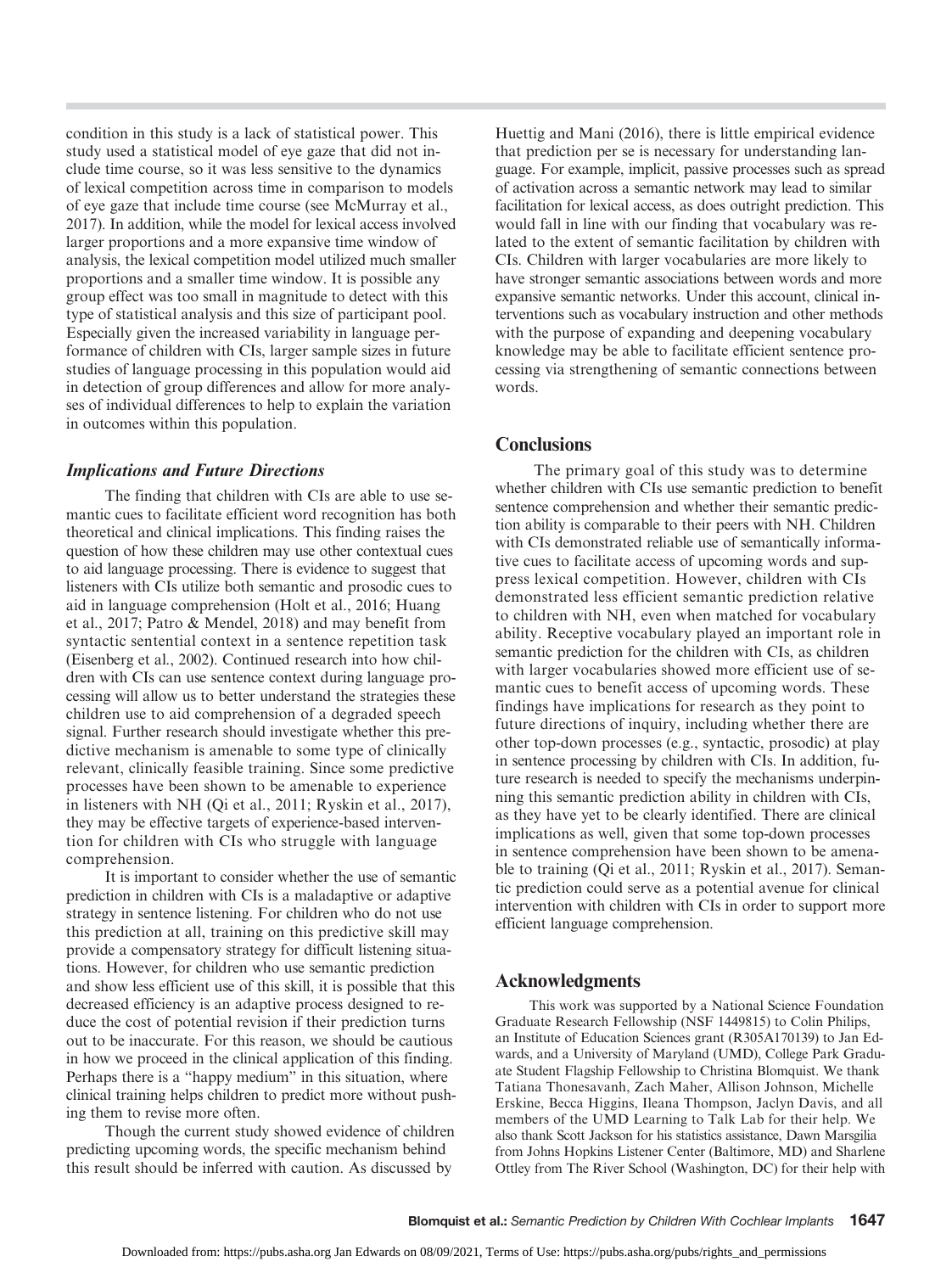participant recruitment, and all of the children and their families for their participation.

## **References**

- Allopenna, P. D., Magnuson, J. S., & Tanenhaus, M. K. (1998). Tracking the time course of spoken word recognition using eye movements: Evidence for continuous mapping models. Journal of Memory and Language, 38(4), 419–439. [https://doi.org/10.1006/](https://doi.org/10.1006/jmla.1997.2558) [jmla.1997.255](https://doi.org/10.1006/jmla.1997.2558)
- Archer-Boyd, A. W., Southwell, R. V., Deeks, J. M., Turner, R. E., & Carlyon, R. P. (2018). Development and validation of a spectro-temporal processing test for cochlear-implant listeners. The Journal of the Acoustical Society of America, 144(5), 2983–2997.<https://doi.org/10.1121/1.5079636>
- Barr, D. J., Levy, R., Scheepers, C., & Tily, H. J. (2013). Random effects structure for confirmatory hypothesis testing: Keep it maximal. Journal of Memory and Language, 68(3), 255–278. <https://doi.org/10.1016/j.jml.2012.11.001>
- Bates, D., Mächler, M., Bolker, B., & Walker, S. (2015). Fitting linear mixed-effects models using lme4. Journal of Statistical Software, 67(1), 1–48.<https://doi.org/10.18637/jss.v067.i01>
- Boersma, P., & Weenink, D. (2018). Praat: Doing phonetics by computer (Version 6.0.37) [Computer program].<http://www.praat.org/>
- Borovsky, A., Elman, J., & Fernald, A. (2012). Knowing a lot for one's age: Vocabulary skill and not age is associated with anticipatory incremental sentence interpretation in children and adults. Journal of Experimental Child Psychology, 112(4), 417–436. <https://doi.org/10.1016/j.jecp.2012.01.005>
- Bouton, S., Serniclaes, W., Bertoncini, J., & Colé, P. (2012). Perception of speech features by French-speaking children with cochlear implants. Journal of Speech, Language, and Hearing Research, 55(1), 139–153. [https://doi.org/10.1044/1092-4388](https://doi.org/10.1044/1092-4388(2011/10-0330)) [\(2011/10-0330\)](https://doi.org/10.1044/1092-4388(2011/10-0330))
- Brock, J., Norbury, C., Einav, S., & Nation, K. (2008). Do individuals with autism process words in context? Evidence from language-mediated eye-movements. Cognition, 108(3), 896–904. <https://doi.org/10.1016/j.cognition.2008.06.007>
- Caldwell, A., & Nittrouer, S. (2013). Speech perception in noise by children with cochlear implants. Journal of Speech, Language, and Hearing Research, 56(1), 13–30. [https://doi.org/10.1044/](https://doi.org/10.1044/1092-4388(2012/11-0338)) [1092-4388\(2012/11-0338\)](https://doi.org/10.1044/1092-4388(2012/11-0338))

Conway, C. M., Deocampo, J. A., Walk, A. M., Anaya, E. M., & Pisoni, D. B. (2014). Deaf children with cochlear implants do not appear to use sentence context to help recognize spoken words. Journal of Speech, Language, and Hearing Research, 57(6), 2174–2190. [https://doi.org/10.1044/2014\\_JSLHR-L-13-0236](https://doi.org/10.1044/2014_JSLHR-L-13-0236)

Dahan, D., & Tanenhaus, M. K. (2004). Continuous mapping from sound to meaning in spoken-language comprehension: Immediate effects of verb-based thematic constraints. Journal of Experimental Psychology: Learning, Memory, and Cognition, 30(2), 498–513.<https://doi.org/10.1037/0278-7393.30.2.498>

Dink, J. W., & Ferguson, B. (2015). eyetracking R: An R library for eye-tracking data analysis.<http://www.eyetrackingr.com>

Dunn, L. M., & Dunn, D. M. (2007). Peabody Picture Vocabulary Test–Fourth Edition (PPVT-4). Pearson Assessments. [https://](https://doi.org/10.1037/t15144-000) [doi.org/10.1037/t15144-000](https://doi.org/10.1037/t15144-000)

Eisenberg, L. S., Schaefer Martinez, A., Holowecky, S. R., & Pogorelsky, S. (2002). Recognition of lexically controlled words and sentences by children with normal hearing and children with cochlear implants. Ear and Hearing, 23(5), 450–462. [https://doi.](https://doi.org/10.1097/00003446-200210000-00007) [org/10.1097/00003446-200210000-00007](https://doi.org/10.1097/00003446-200210000-00007)

Farris-Trimble, A., McMurray, B., Cigrand, N., & Tomblin, J. B. (2014). The process of spoken word recognition in the face of signal degradation. Journal of Experimental Psychology: Human Perception and Performance, 40(1), 308–327. [https://doi.org/](https://doi.org/10.1037/a0034353) [10.1037/a0034353](https://doi.org/10.1037/a0034353)

- Fernald, A., Pinto, J. P., Swingley, D., Weinberg, A., & McRoberts, G. W. (1998). Rapid gains in speed of verbal processing by infants in the 2nd year. Psychological Science, 9(3), 228–231. [https://](https://doi.org/10.1111/1467-9280.00044) [doi.org/10.1111/1467-9280.00044](https://doi.org/10.1111/1467-9280.00044)
- Grieco-Calub, T. M., Saffran, J. R., & Litovsky, R. Y. (2009). Spoken word recognition in toddlers who use cochlear implants. Journal of Speech, Language, and Hearing Research, 52(6), 1390–1400. [https://doi.org/10.1044/1092-4388\(2009/08-](https://doi.org/10.1044/1092-4388(2009/08-0154)) [0154\)](https://doi.org/10.1044/1092-4388(2009/08-0154))
- Holt, C. M., Demuth, K., & Yuen, I. (2016). The use of prosodic cues in sentence processing by prelingually deaf users of cochlear implants. Ear and Hearing, 37(4), e256–e262. [https://](https://doi.org/10.1097/AUD.0000000000000253) [doi.org/10.1097/AUD.0000000000000253](https://doi.org/10.1097/AUD.0000000000000253)
- Huang, Y. T., Newman, R. S., Catalano, A., & Goupell, M. J. (2017). Using prosody to infer discourse prominence in cochlearimplant users and normal-hearing listeners. Cognition, 166, 184–200.<https://doi.org/10.1016/j.cognition.2017.05.029>
- Huettig, F., & Mani, N. (2016). Is prediction necessary to understand language? Probably not. Language, Cognition and Neuroscience, 31(1), 19–31. [https://doi.org/10.1080/23273798.2015.](https://doi.org/10.1080/23273798.2015.1072223) [1072223](https://doi.org/10.1080/23273798.2015.1072223)
- James, D., Rajput, K., Brinton, J., & Goswami, U. (2009). Orthographic influences, vocabulary development, and phonological awareness in deaf children who use cochlear implants. Applied Psycholinguistics, 30(4), 659–684. [https://doi.org/10.1017/](https://doi.org/10.1017/S0142716409990063) [S0142716409990063](https://doi.org/10.1017/S0142716409990063)
- Kaufman, A. S., & Kaufman, N. L. (2004). Kaufman Brief Intelligence Test–Second Edition (KBIT-2). AGS.
- Kenett, Y. N., Wechsler-Kashi, D., Kenett, D. Y., Schwartz, R. G., Ben-Jacob, E., & Faust, M. (2013). Semantic organization in children with cochlear implants: Computational analysis of verbal fluency. Frontiers in Psychology, 4, 543. [https://doi.org/](https://doi.org/10.3389/fpsyg.2013.00543) [10.3389/fpsyg.2013.00543](https://doi.org/10.3389/fpsyg.2013.00543)
- Kuperman, V., Stadthagen-Gonazalez, H., & Brysbaert, H. (2012). Age-of-acquisition ratings for 30,000 English words. Behavioral Research Methods, 44(4), 978–990. [https://doi.org/10.3758/](https://doi.org/10.3758/s13428-012-0210-4) [s13428-012-0210-4](https://doi.org/10.3758/s13428-012-0210-4)
- Ling, D. (2002). The Ling Six Sound Test. Proceedings of the 2002 Alexander Graham Bell Convention, St. Louis, MO.
- Lund, E. (2019). Comparing word characteristic effects on vocabulary of children with cochlear implants. The Journal of Deaf Studies and Deaf Education, 24(4), 424–434. [https://doi.org/](https://doi.org/10.1093/deafed/enz015) [10.1093/deafed/enz015](https://doi.org/10.1093/deafed/enz015)
- Lyxell, B., Sahlén, B., Wass, M., Ibertsson, T., Larsby, B., Hällgren, M., & Mäki-Torkko, E. (2008). Cognitive development in children with cochlear implants: Relations to reading and communication. International Journal of Audiology, 47(Suppl. 2), S47-S52. <https://doi.org/10.1080/14992020802307370>
- Mani, N., & Huettig, F. (2012). Prediction during language processing is a piece of cake—But only for skilled producers. Journal of Experimental Psychology: Human Perception and Performance, 38(4), 843–847.<https://doi.org/10.1037/a0029284>
- Marslen-Wilson, W. (1990). Activation, competition, and frequency in lexical access. In G. T. M. Altmann (Ed.), ACL-MIT Press series in natural language processing. Cognitive models of speech processing: Psycholinguistic and computational perspectives (pp. 148–172). MIT Press.
- McMurray, B., Farris-Trimble, A., & Rigler, H. (2017). Waiting for lexical access: Cochlear implants or severely degraded input lead listeners to process speech less incrementally. Cognition, 169, 147–164.<https://doi.org/10.1016/j.cognition.2017.08.013>